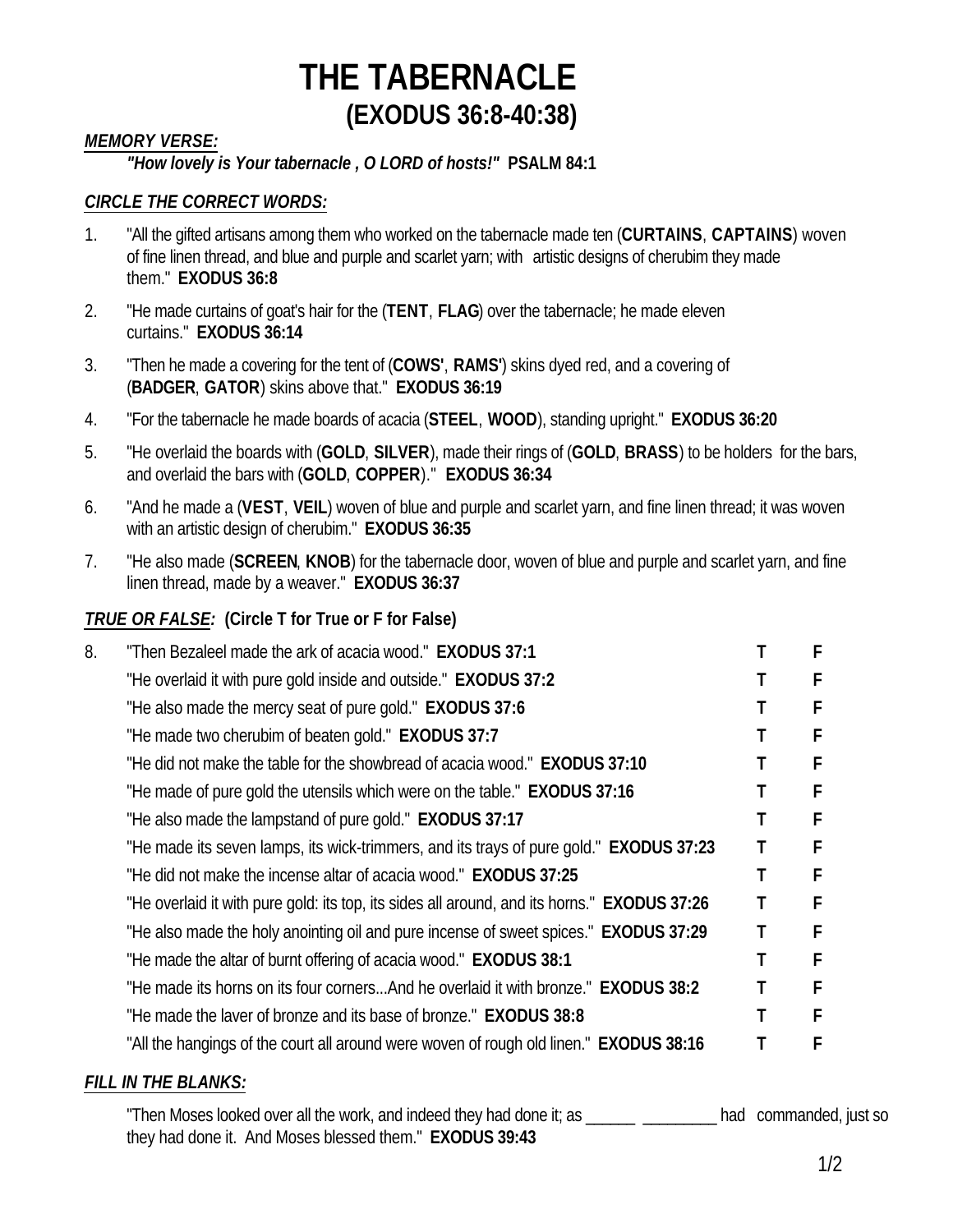#### *MEMORY VERSE:*

#### *"How lovely is Your tabernacle , O LORD of hosts!"* **PSALM 84:1**

#### *FILL IN THE BLANKS:*

- 1. "All the gifted artisans among them who worked on the tabernacle made ten \_\_\_\_\_\_\_\_\_\_\_\_\_\_\_\_\_\_\_\_ woven of fine linen thread, and blue and purple and scarlet yarn; with artistic designs of cherubim they made them." **EXODUS 36:8**
- 2. "He made curtains of goat's hair for the \_\_\_\_\_\_\_\_\_ over the tabernacle; he made eleven curtains." **EXODUS 36:14**
- 3. Then he made a covering for the tent of skins dyed red, and a covering of skins skins above that." **EXODUS 36:19**
- 4. "For the tabernacle he made boards of \_\_\_\_\_\_\_\_\_\_ \_\_\_\_\_\_\_\_, standing upright." **EXODUS 36:20**
- 5. "He overlaid the boards with \_\_\_\_\_\_\_\_\_, made their rings of \_\_\_\_\_\_\_\_ to be holders for the bars, and overlaid the bars with \_\_\_\_\_\_\_\_\_\_\_." **EXODUS 36:34**
- 6. "And he made a \_\_\_\_\_\_ woven of blue and purple and scarlet yarn, and fine linen thread; it was woven with an artistic design of cherubim." **EXODUS 36:35**
- 7. "He also made **The interpret of the tabernacle door, woven of blue and purple and scarlet yarn, and fine linen** thread, made by a weaver." **EXODUS 36:37**

#### *TRUE OR FALSE:* **(Circle T for True or F for False)**

| 8. | "Then Bezaleel made the ark of acacia wood." EXODUS 37:1                                      | F |
|----|-----------------------------------------------------------------------------------------------|---|
|    | "He overlaid it with pure gold inside and outside." EXODUS 37:2                               |   |
|    | "He also made the mercy seat of pure gold." <b>EXODUS 37:6</b>                                |   |
|    | "He made two cherubim of beaten gold." EXODUS 37:7                                            |   |
|    | "He did not make the table for the showbread of acacia wood." <b>EXODUS 37:10</b>             |   |
|    | "He made of pure gold the utensils which were on the table." EXODUS 37:16                     |   |
|    | "He also made the lampstand of pure gold." <b>EXODUS 37:17</b>                                |   |
|    | "He made its seven lamps, its wick-trimmers, and its trays of pure gold." <b>EXODUS 37:23</b> |   |
|    | "He did not make the incense altar of acacia wood." <b>EXODUS 37:25</b>                       | F |
|    | "He overlaid it with pure gold: its top, its sides all around, and its horns." EXODUS 37:26   |   |
|    | "He also made the holy anointing oil and pure incense of sweet spices." EXODUS 37:29          | F |
|    | "He made the altar of burnt offering of acacia wood." EXODUS 38:1                             | F |
|    | "He made its horns on its four cornersAnd he overlaid it with bronze." EXODUS 38:2            | F |
|    | "He made the laver of bronze and its base of bronze." <b>EXODUS 38:8</b>                      | F |
|    | "All the hangings of the court all around were woven of rough old linen." <b>EXODUS 38:16</b> |   |

#### *FILL IN THE BLANKS:*

"Then Moses looked over all the work, and indeed they had done it; as \_\_\_\_\_\_\_ \_\_\_\_\_\_\_\_ had commanded, just so they had done it. And Moses blessed them." **EXODUS 39:43**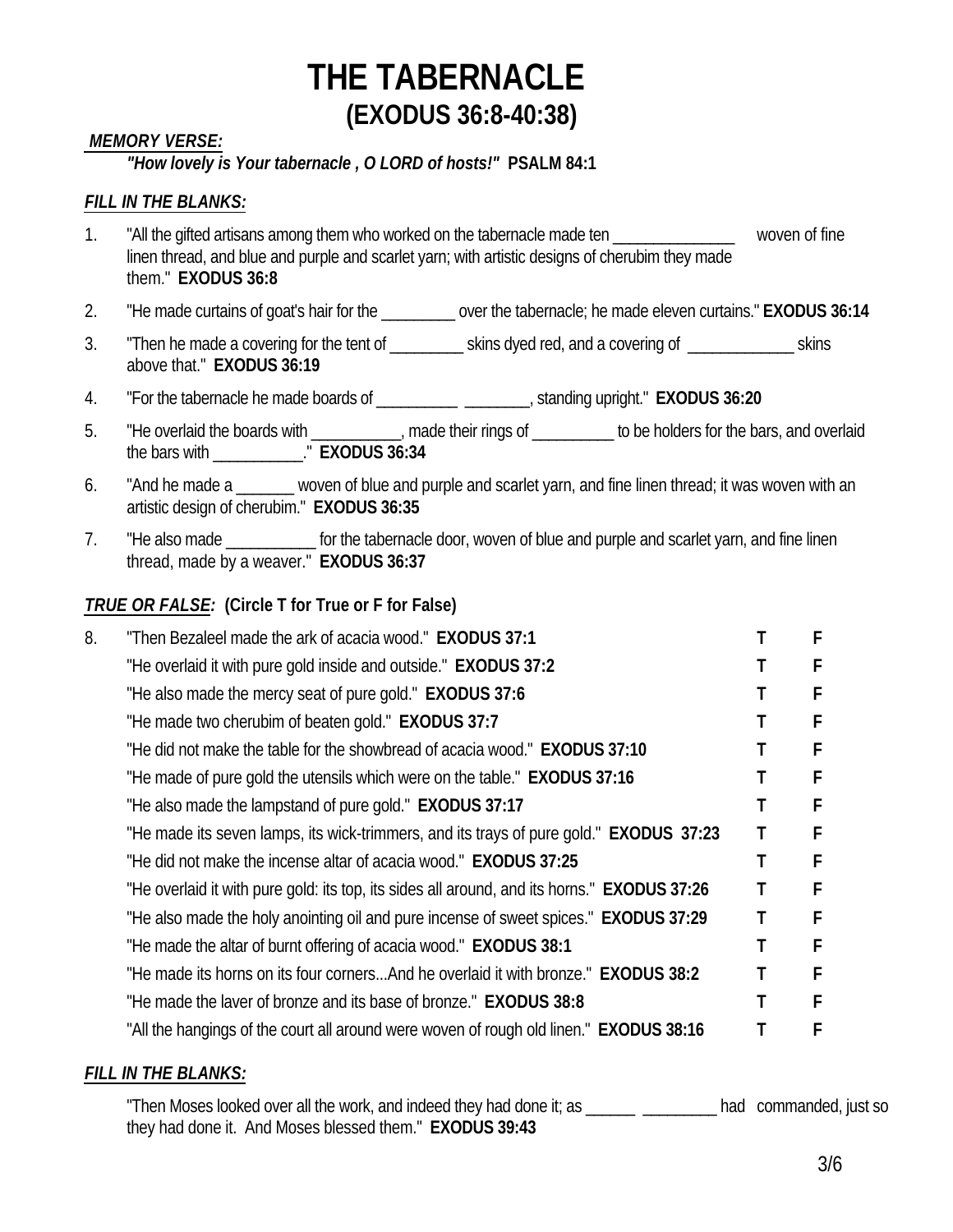

"And they came, every one whose heart stirred him up, and every one whom his spirit made willing, *and* they brought the LORD'S offering to the work of the tabernacle of the congregation, and for all his service, and for the holy garments." **EXODUS 35:21**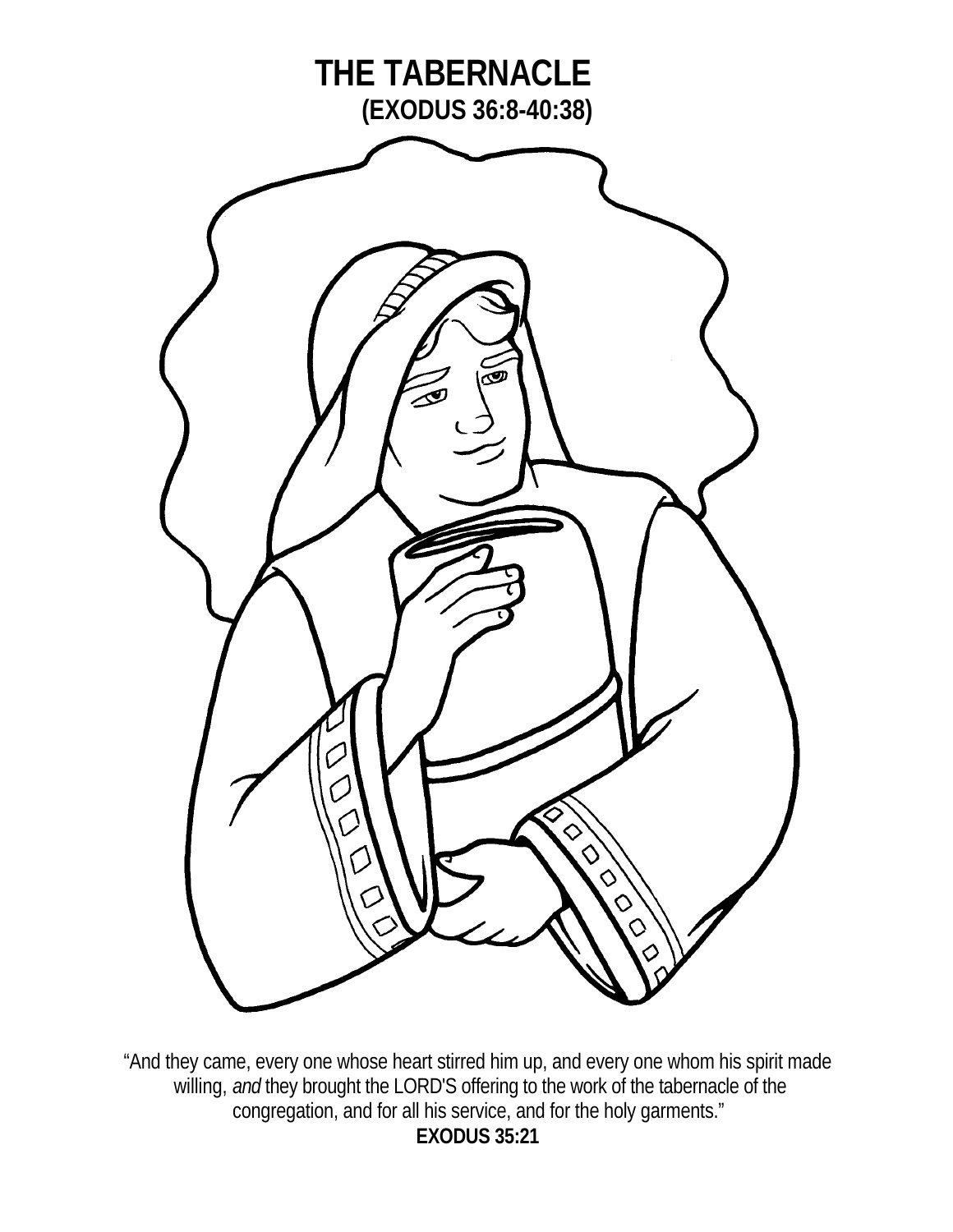A E L B A T A T L S O H W X N Q A Z W Z R J A S L J G Y G G F M U R K K T N T R A E P Y Z H V E I L Q E R Y V A M Z P J R S N I A T R U C J T P Y P<br>T A P C J J P L M R U L S N J T A P C J J P L M R U L L Y N E C B Z I A A E E W A U A L M S Q B Z Q Y Z A W M B O V E L C A N R E B A T E B D F E I G G I R K D Y S W Z O R L R O F D W B C J O H L N M I L T V H E Z K T Q F M Z O W C L L A M P S T A N D B B R U G M B Q A P K E I R V S P B N R S I D L O G F O I P V J D **ALTAR GOLD LAVER TABERNACLE ARK LAMPSTAND MERCY TABLE BRONZE LAMPS OIL VEIL CURTAINS**

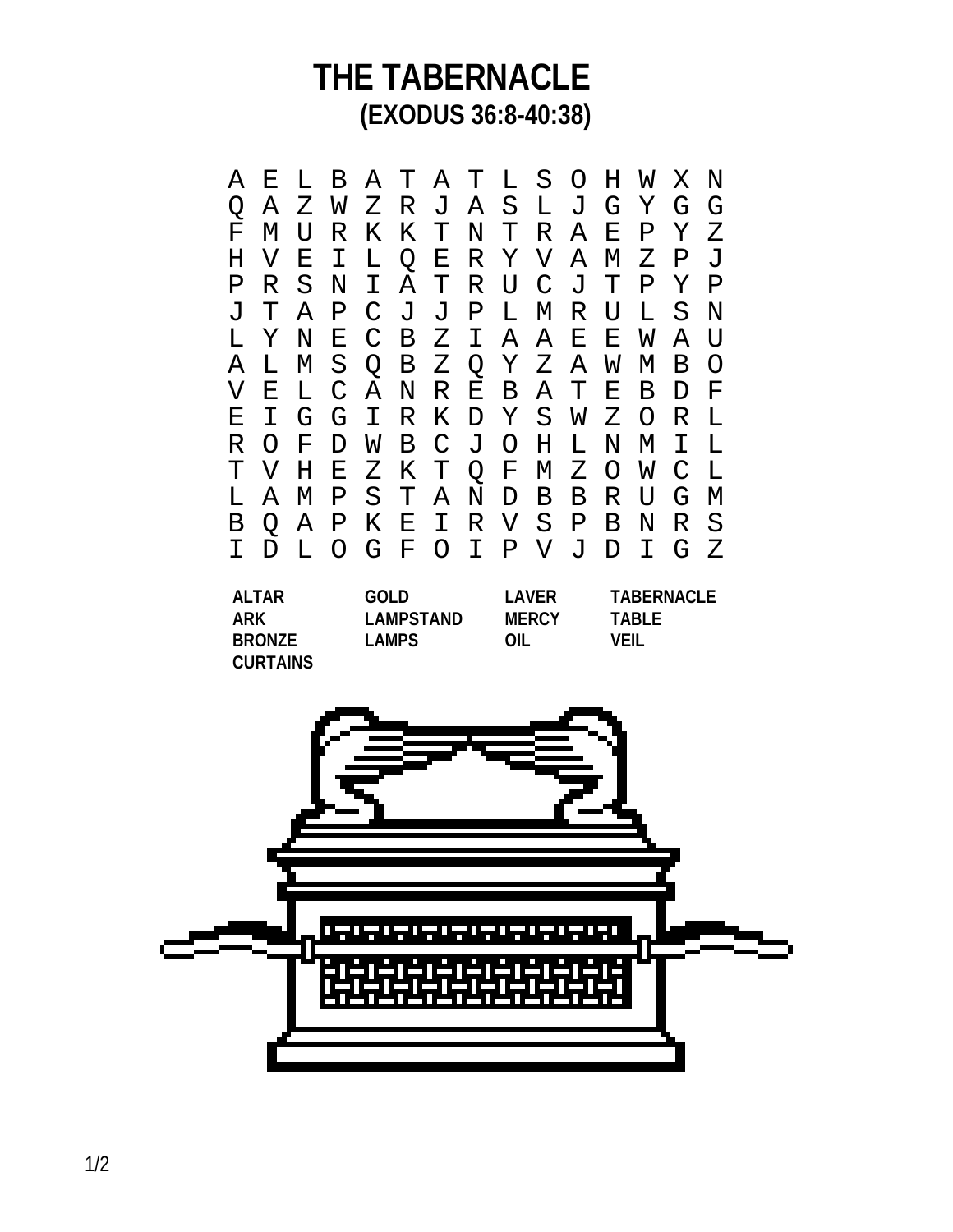J D O Q M U D F O K Q O O L D U O G R Y W W B H J Q W O M K N A I U W X V P W T Y Q H A S T D J J L A M P S T A N D G W J X S P T H K A K R Y W R W T S S S T U T I M N T A I W E E P U R E G O L D K G N A F U I T B S G R M P F Q L E P O W H L T V U A A E E H N B N Y N A J T T I N A A I T A T T S R C L W L I O D W W U V S B R O N Z E R G N A A O I O O B I M S L L O T U R P I U V A U V H A O H H F U P M N D E R I A D C S C L E S W J J T L U B E D N W Y G V C V D L S R A D D N H T Z H R Q R A T L A Y L D E P I L U E U N Z I Q C P B W G N I R E V O C O O T Q D K L C X Y B A B C K U V V A A G L O T R R A N N N S F G H W F F E D C Y O E P A A F J A K P E C R L L B U I A K U P L Z N F L Y B P U A E W Y E U Y L P I K J E I N C E N S E Z T W H H A S M G I J B M K T S Q C Y T H M Z X T D M G K B F J

**ACACIA WOOD CURTAINS LAVER SHOWBREAD ALTAR GOLD MERCY SEAT TABERNACLE ARK INCENSE OIL TENT BRONZE LAMPS PURE GOLD VEIL COVERING LAMPSTAND**